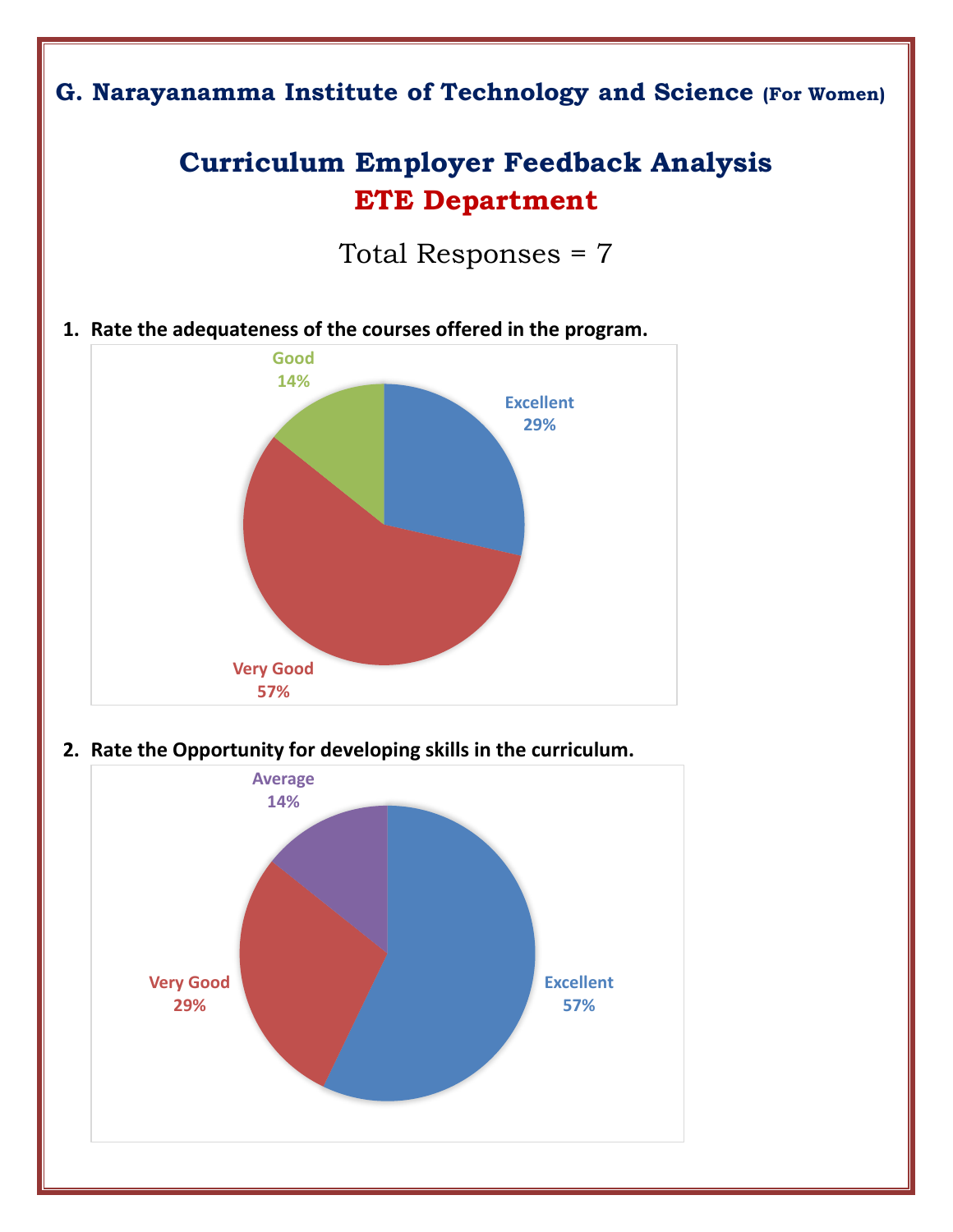

**4. Rate the relevance of the course for providing employability.** 

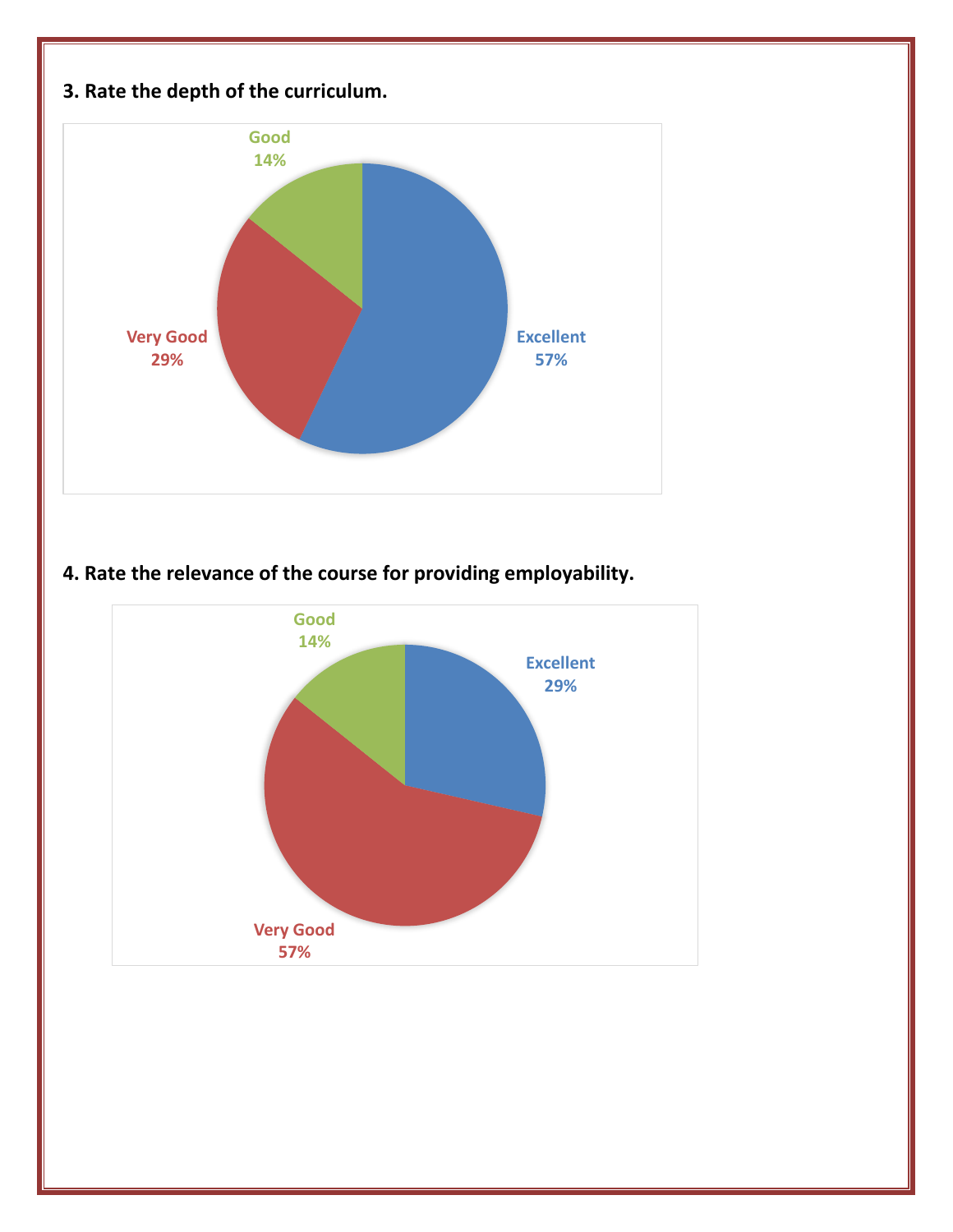

## **6. Rate the conduciveness of the syllabus for the students readiness towards recruitment.**